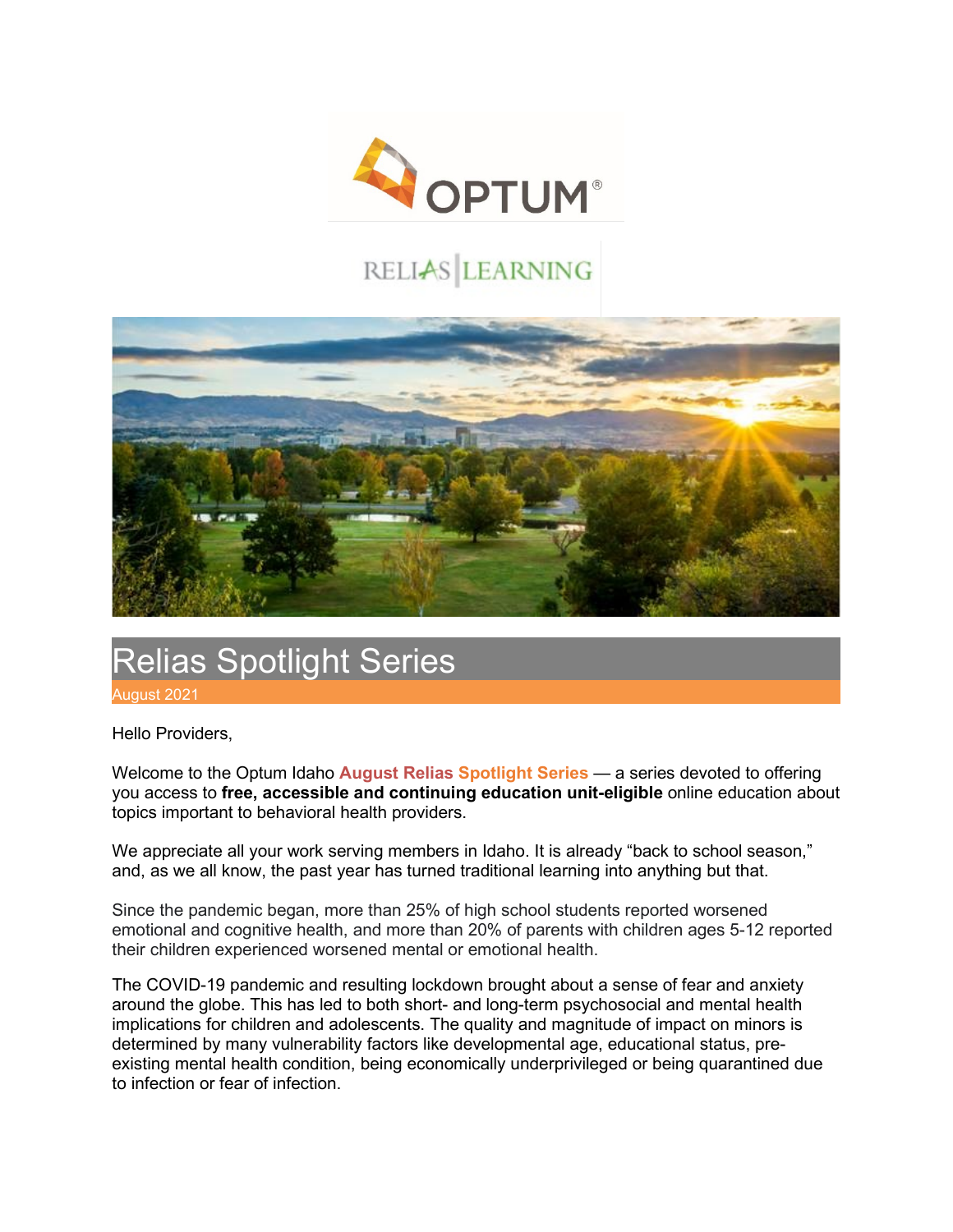

This month we are spotlighting the upcoming return of children to classrooms and some of the behavioral health challenges this can bring. On average, youth spend 6-7 hours a day at school. For them to be successful, children need to come to school *ready to learn*. Readiness includes having adequate rest, proper nutrition, a safe environment and positive mental health. We are focusing on the importance of positive mental health within the school environment.

The Importance of Mental Health Services in Schools

- The National Alliance on Mental Illness (NAMI) reported in 2019 that over one-third (37%) of students with a mental health condition ages 14 and older who are served by special education drop out — the highest dropout rate of any disability group.
- Research from the Substance Abuse and Mental Health Services Administration (SAMHSA) shows that students participating in a comprehensive and collaborative school-based mental health program have enhanced academic performance, decreased need for special education, fewer disciplinary problems, increased engagement with school and elevated rates of graduation.
- Youth are 10 times more likely to complete evidence-based treatment when offered in schools, as compared to other community settings.
- One out of five (20%) children in the U.S. may have a mental health condition, but as few as 21% of those children receive treatment.
- A child's mental health is just as important as their physical health and deserves the same level of attention.

Have you ever considered what the impact might be if you were able to provide your services to youth in a school setting? Have you considered how a collaboration between educators, family members and mental health professionals, such as yourself, could provide youth with better access to mental health services?

If you answered "*YES,*" then we have a training series for you!

Optum Idaho developed a robust three-part training series specifically for behavioral health providers who are working with, and in, schools titled The Interconnected Systems Framework: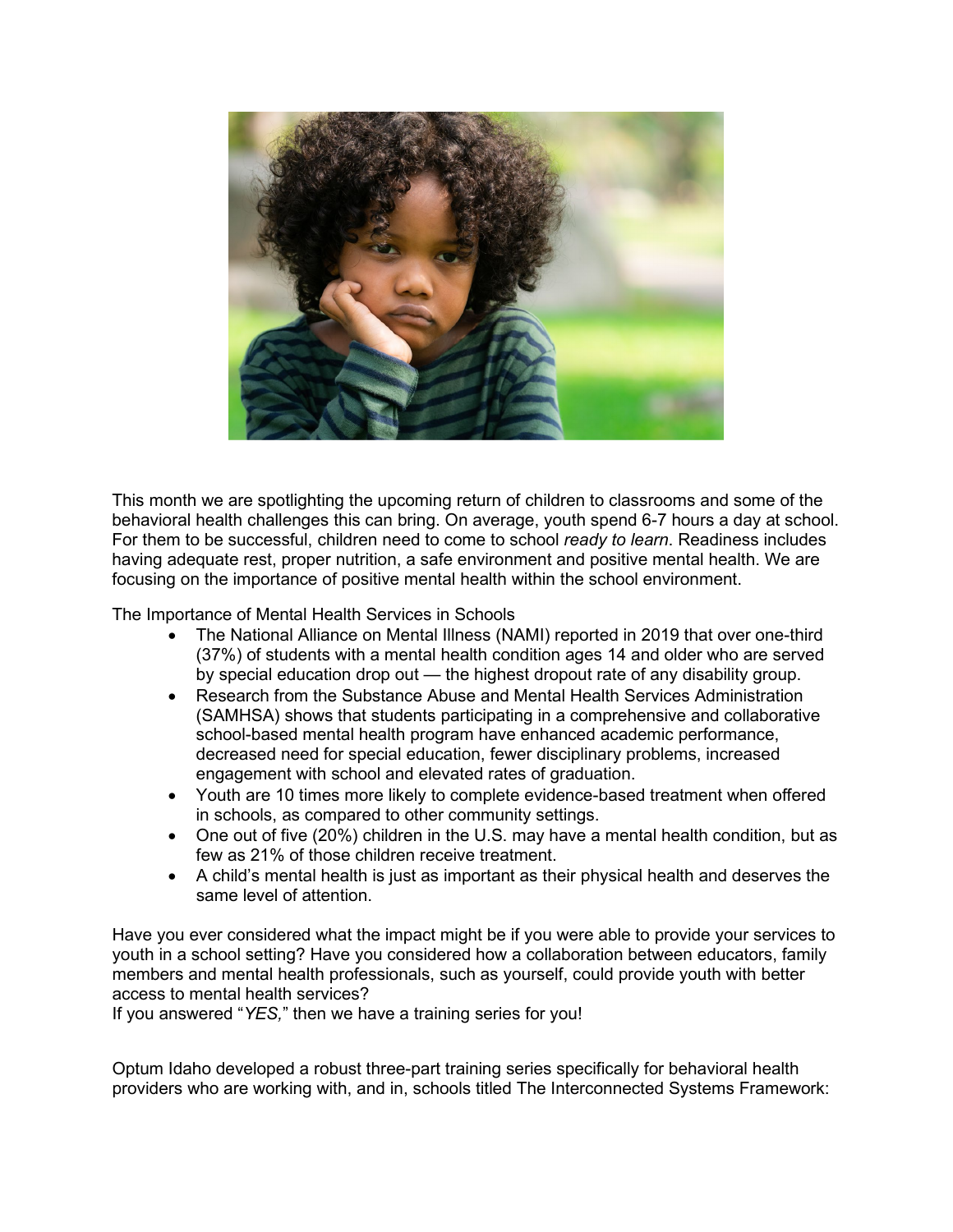Connecting the Dots of Mental Health in Schools. This detailed series of training supports for clinicians in the schools is a self-paced, virtual and live seminar in scope.

This training is also in sync with the current State Department of Education focus on operational protocols for mental health in schools being developed statewide.



## **The three-part training series includes the following topics:**

- 1. The Impact of Behavior in Schools
- 2. Multi-tiered System of Support (MTSS) and Positive Behavioral Interventions and Supports (PBIS) Defined
- 3. Interconnected Systems Framework (ISF): Interconnecting School Mental Health and Positive Behavioral Interventions and Supports (PBIS)

## **Learning Objectives:**

- 1. Participants will explore the connection between schools and mental health supports for children and adolescents.
- 2. Participants will reflect on what they currently know and would like to know about behavior in schools.
- 3. Participants will gain an understanding of Idaho students' perception of their own wellbeing.
- 4. Participants will explore the importance of relationships and creating predictable, consistent, positive and safe learning environments.

Participants **MUST** complete the online virtual learning modules on Optum Idaho Relias Learning to be invited to attend the live virtual training sessions.

**e-learning modules on [Optum Idaho Relias Learning](https://login.reliaslearning.com/login?returnUrl=%2Fconnect%2Fauthorize%2Fcallback%3Fclient_id%3Drlms-legacy%26response_mode%3Dform_post%26response_type%3Dcode%2520id_token%26scope%3Dusersapi%2520assessmentsapi%2520learningapi%2520openid%2520impersonator%2520saml%2520offline_access%2520identityapi%2520learning-reporting-api%26state%3DOpenIdConnect.AuthenticationProperties%253DBc7BSC_JhQMmisJVshAROkC0OLYnpss6LZQnzC2_-2vM0BVmqaav2q_UyipYUFnN5DuaFN4aofgqhvw6pl4Fr8pe0gz4J-Y5Iowsx7VH_CyaQHxaCycSVQ3ExmkBqJQA5lJ4EZiq70t7KPa9-_DO_ttJaeseYO4hS0XWi1gYHig%26nonce%3D637528236510773311.YTM1ZDFmMmEtNjFhZS00OTY1LWE3MzMtZTVkMDkzODNhOGNjYjk2MDBmZTEtY2ZhZS00OWY4LTllMGMtYThjNGNjYjdkZmMw%26redirect_uri%3Dhttps%253A%252F%252Foptumidaho.training.reliaslearning.com%26post_logout_redirect_uri%3Dhttps%253A%252F%252Foptumidaho.training.reliaslearning.com%26acr_values%3DorgId%253A2747%2520)** *(Must be completed to participate in virtual training sessions)*